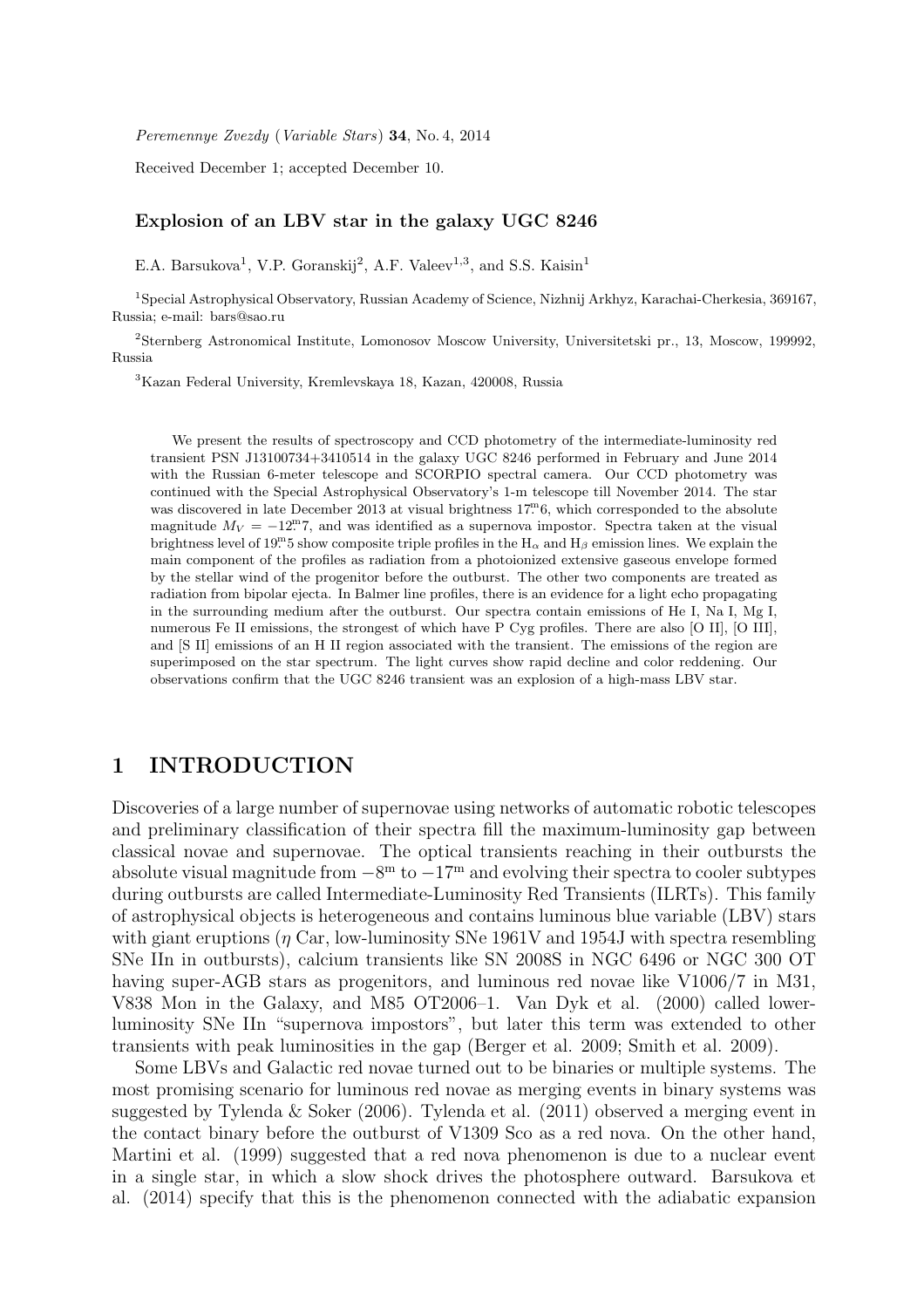of the star envelope after an episodic energy release in the star center. The release may be due to merging of stellar nuclei inside a massive common envelope or to instability of a single stellar nucleus of a young star.  $\eta$  Car, the LBV which experienced a Great Eruption in the mid-1800s accompanied by an episodic mass-loss event, is known as a binary (Corcoran & Ishibashi 2012). The companion is not seen in the spectrum, but it is found to be an O4–O6 giant having mass of  $40-50$   $M_{\odot}$  based on indirect evidence (Mehner et al., 2010). RXTE X-ray observations show cyclic variability with the 2024-day period that may be the signature of the star's motion in an elliptic orbit with  $e = 0.9$  and a semi-major axis  $a \approx 15$  AU (Ishibashi et al. 1999). However, the role of this companion in the evolution of  $\eta$  Car and in the Great Eruption scenario is still unknown. Kashi & Soker (2010) and Kashi (2010) suggest that most outbursts of LBV-type systems are powered by gravitational energy released from either a vigorous mass transfer process from the evolved primary star to a main sequence secondary star or a merger of two stars. So, major LBV eruptions can be triggered by stellar companions, and in extreme cases, a short-duration event with a huge mass transfer rate can lead to a bright transient event on time scales of weeks to months. Alternative hypotheses explain LBV eruptions either with enhanced stellar wind episodes when a massive star luminosity sometimes exceeds the Eddington limit, or with interior explosions due to instabilities in stellar nuclei or envelopes that may be pulsational instabilities (Owocki & Shaviv 2012).

Note that one of LBVs in the galaxy NGC 7259, SN 2009ip, previously went through two typical impostor outbursts that reached  $M_V = -14^{\rm m}$  in maxima and then became a true core-collapse supernova of –18th absolute magnitude in the peak of brightness (Mauerhan et al. 2013; Margutti et al. 2014).



## Figure 1.

A color image of the UGC 8246 transient PSN J13100734+3410514 composed from BTA/SCORPIO B, V, and R frames. The image size is  $4' \times 2'$ . The comparison star is labeled "std". The straight lines marked 1, 2, and 3 are directions of the slit of BTA spectra.

A recent discovery of an LBV-type transient as a possible supernova in UGC 8246 on 2013 December 20.93 UT was reported by Wang and Gao (2013). The object had the R magnitude of approximately 17.75. UGC 8246 is an SB(s)cd type galaxy, its redshift is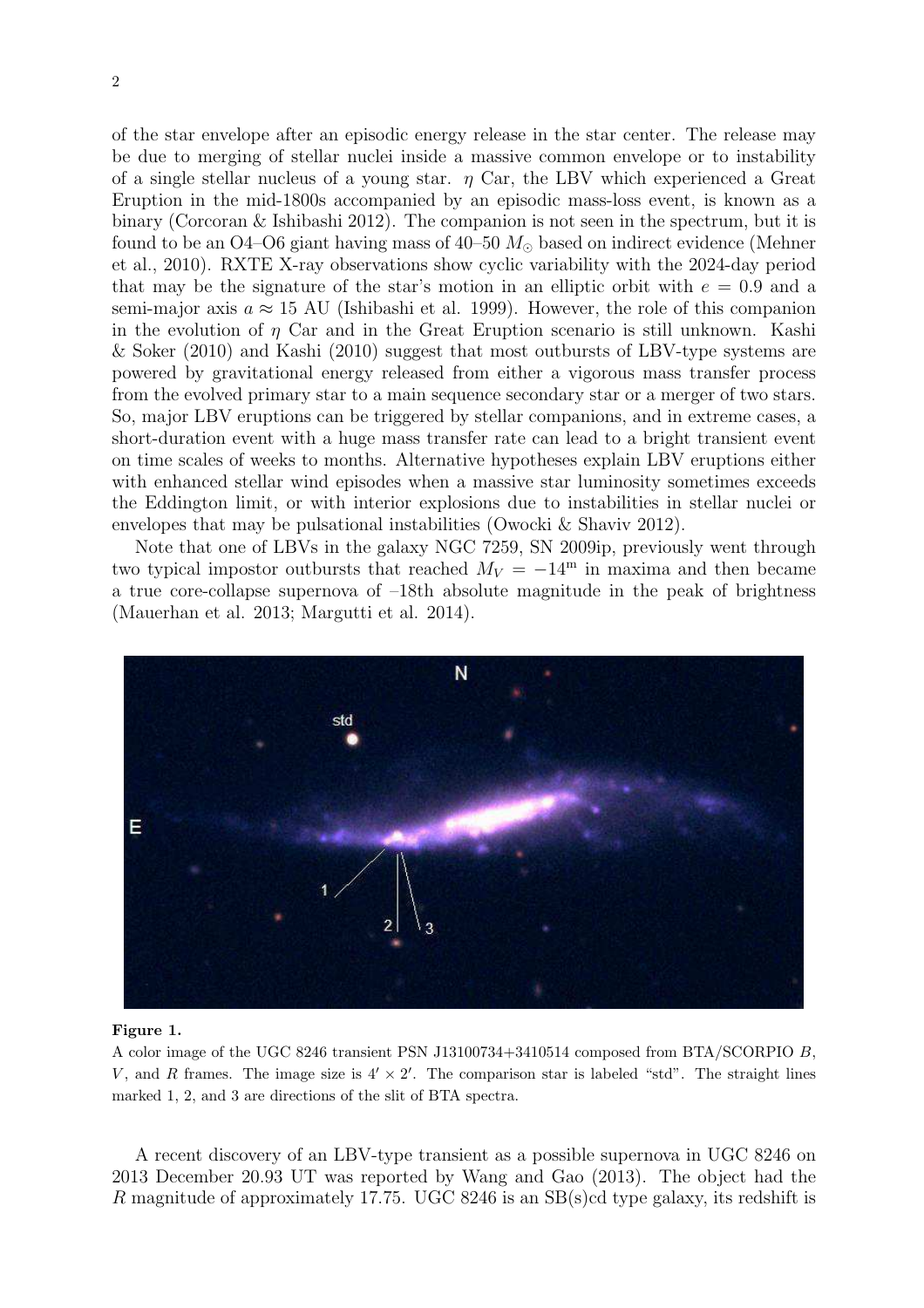$z = 0.002712 \pm 0.000037$  and distance,  $11.7 \pm 0.8$  Mpc; the Galactic interstellar absorption is  $A_V = 0.03$  (NED). With these parameters, the absolute magnitude of the transient at the time of discovery was  $M_V \sim -12$ . Additional photometry acquired in 2013 December was published by Elenin, Wang & Gao, Luppi & Buzzi (CBAT) and by Brimacombe (2014). V-band observations by Wang  $\&$  Gao, continued during 10 days, show no essential light decay, which strongly suggests that their observations cover the brightness maximum. However, this suggestion may be incorrect in the case of plateau shape of the light curve. Tartaglia et al. (2014a) carried out spectroscopic observations and classified the object as a supernova impostor similar to the prototypical SN 1997bs. SN 1997bs was classified by Van Dyk et al. (2000) as a superoutburst of a very massive luminous blue variable star, analogous to  $\eta$  Car. In the spectrum of the UGC 8246 transient taken on January 8, 2014, Tartaglia et al. (2014a) found  $H_{\alpha}$  emission with an unresolved narrow component superimposed on broader wings (FWHM of about 1800 km s<sup>−</sup><sup>1</sup> ). Taking into account scientific interest to SN impostors, we continued spectroscopic and photometric observations of this object.

# 2 OBSERVATIONS AND DATA REDUCTION

We obtained medium-resolution optical spectra of the transient PSN J13100734+3410514 in UGC 8246 with the SCORPIO focal reducer (Afanasiev & Moiseev 2005) mounted on the 6-m BTA telescope of the Special Astrophysical Observatory (SAO) on 2014 February 8 and June 7. Seeing was measured as  $FWHM = 2\rlap{.}^{\prime\prime}5$  on February 8 and  $2\rlap{.}^{\prime\prime}3$  on June 7. Additional photometry was performed using the SAO 1-m Zeiss telescope and a CCD photometer with an EEV42-40 chip on 2014 April 3, November 14 and 22. November observations were carried out with the  $V$  and  $R_C$  filters at good weather conditions with  $\sim 1''$  seeing, and the total exposure times were 1200 s or longer.

In the photometric mode with the SCORPIO, we obtained CCD frames with standard B, V and Cousins R filters. The color image generated using these frames is shown in Fig. 1. It demonstrates that the transient occurred in a spiral arm rich in star-forming regions.

To perform relative photometry, we used the comparison star marked "std" in Fig. 1, its SDSS magnitudes being  $ugriz = 21.03, 18.45, 17.34, 16.91, 16.68$ . We transferred SDSS magnitudes to  $BVR<sub>C</sub>I<sub>C</sub>$  magnitudes by interpolation using ugriz and  $UBV$  AB<sub>95</sub> magnitudes of  $\alpha$  Lyr as described in our previous paper (Barsukova et al. 2012). As a result, the  $BVR<sub>C</sub>I<sub>C</sub>$  magnitudes of the standard star were derived as (18.95, 17.97, 17.25, 16.49). All currently available photometry is presented in Table 1. The light curves plotted using our data and all published observations in the  $V$  and  $R_C$  filters are shown in Fig. 2.

On February 8, 2014, the spectroscopic camera functioned in the long-slit mode. First it was equipped with the VPHG 1200G grism (nominal spectral range  $\lambda$  4000 – 5700 Å, resolution 5 Å, dispersion 0.88 Å pixel<sup>-1</sup>), and later it was replaced with the VPHG 550G grism (spectral range  $\lambda$  3500 – 7200 Å, resolution 10 Å, dispersion 2.1 Å pixel<sup>-1</sup>). Actual resolution measured using emission lines of night sky was 5.4 Å for the VPHG  $1200G$  grism and  $14.6$  Å for VPHG 550G. In the first spectrum, we found an essential contribution of a nearby galactic H II region in the brightest lines of the stellar spectrum, so we took spectra with different position angles of the slit. Slit locations at different telescope pointings are shown as straight lines in Fig. 1 and they are listed in Table 2 for individual spectra. On June 7, 2014, we used only the VPHG 550G grism. Spectra were reduced using standard ESO MIDAS procedures for the long-slit mode. Basic parameters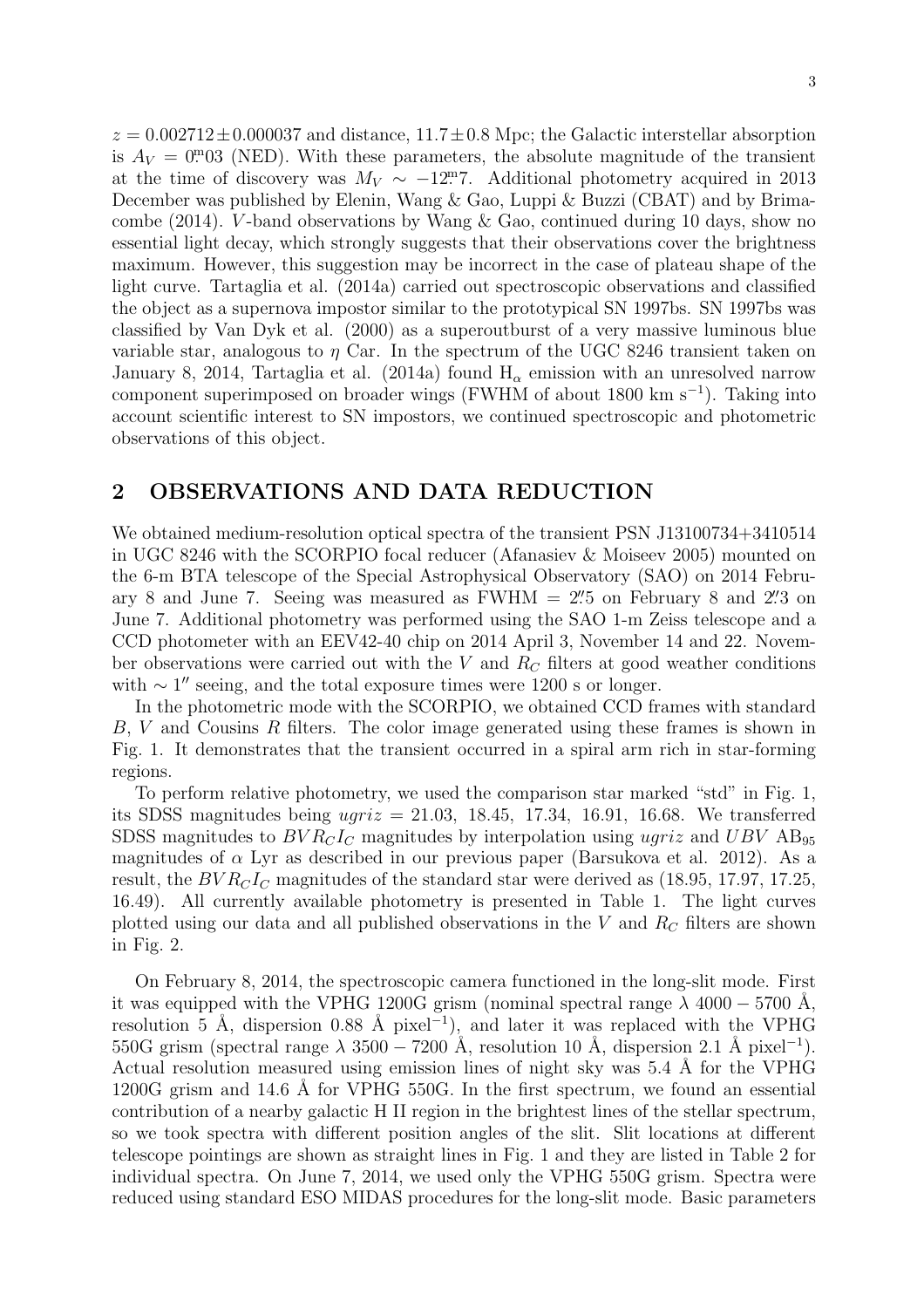

### Figure 2.

V and  $R_C$  light curves of the transient PSN J13100734+3410514 in UGC 8246. Dates of BTA/SCORPIO spectroscopy are marked "sp".

of our spectra are collected in Table 2. The blue and green spectral regions are displayed in Fig. 3, and the whole optical spectra are presented in Fig. 4. The wavelengths in these figures have been corrected with respect to bright emission components of Balmer lines.

# 3 RESULTS

Analyzing published early non-homogeneous observations presented in Table 1, one can suggest that the star had a  $V - R_C$  color index about zero at the outburst maximum. We do not know the interstellar reddening in the galaxy UGC 8246 and therefore can determine only the upper limit to the bolometric magnitude  $(M_{bol} \leq -13.00)$  and the lower limit to the effective temperature (log  $T_e \geq 4.48$ ). Our February photometry taken 50 days after the maximum gave the following magnitudes and color indices:  $V = 19.51$ ,  $B - V = 0$ . 71,  $V - R_C = 0$ . Reddening continued in June; on the 169th day after the light maximum,  $V - R_C$  was 0<sup>m</sup>86. In November, on the 336th day at the level of  $V = 21<sup>m</sup>8$ , the star became even redder, with  $V - R_C = 1<sup>m</sup>09$ . The star had a primary decay of  $2^{m}0$  V in 50 days and a nonlinear secondary decay both in the V and  $R_C$  bands. By the 169th day after maximum, the speed of the decay decreased to about  $0.7 V$  in 100 days.

The spectrum of the UGC 8246 transient taken in February was rich in emission lines. It resembled spectra of Fe II-class novae in the fireball stage (e.g., see Williams 2012; we used the finding list of optical emission lines in his Table 2 for identification). The lines we have identified are listed in Table 3. The strongest emission lines in our spectra are Balmer lines, [O II], and [O III]. Oxygen lines are evidently radiated in the nearby H II regions in the spiral arm of the galaxy. As seen in Fig. 5, the regions of [O III] emission are superimposed on the stellar spectrum only partly. Otherwise, this figure shows that the main component of  $H_\beta$  emission mostly has a stellar origin. But oxygen lines are located at the same radial velocity,  $+920 \text{ km s}^{-1}$ , as the strongest H<sub>β</sub> component. Direct images taken in the  $R_C$  filter in November confirm the association of the transient with a compact H II region, the brightest part of which is located in 1. 0 east and 0. 5 south of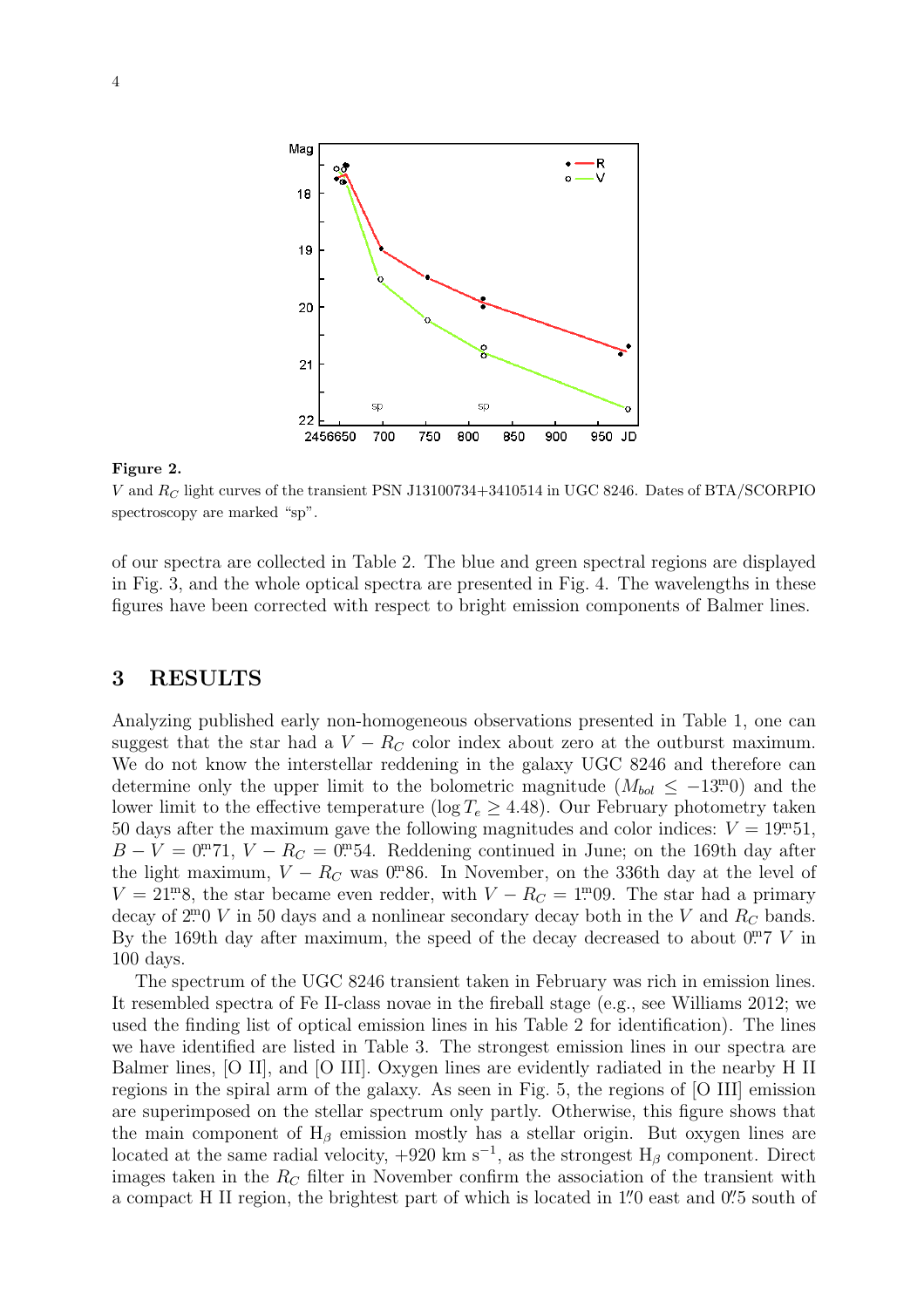

### Figure 3.

BTA/SCORPIO spectra of the UGC 8246 transient in the blue and green regions on February 8, 2014. Both spectra are corrected for the redshift and presented for zero velocity. Top: the higher resolution spectrum; bottom: the same fragment of the lower resolution spectrum.

the transient. These spectra and the direct images definitely provide evidence that the explosion of this transient has happened in the active star forming region rich in young massive stars.

The equivalent widths of Balmer lines on February 8 were the following:  $EW(H_{\alpha}) =$  $-180$  Å; EW(H<sub>β</sub>) =  $-37$  Å; EW(H<sub>γ</sub>) =  $-11$  Å; EW(H<sub>δ</sub>) =  $-3$  Å. H<sub>ε</sub>, in a blend with Ca II H, form a deep absorption line. On June 7, the equivalent widths changed to  $-350$  Å  $(H_{\alpha})$ , –41 Å  $(H_{\beta})$ , and –7 Å  $(H_{\gamma})$ .

With the best resolution of 5.4 Å, the  $H_\beta$  line profile looks complex (Fig. 6). The strongest narrow component has FWHM =  $320 \pm 30$  km s<sup>-1</sup> after correction for the spectral resolution. The profile extends over  $FWZI = 2200 \text{ km s}^{-1}$ . Additionally, there is another weak blue narrow emission component in the profile, displaced by  $-660 \text{ km s}^{-1}$ with respect to the main component and having approximately the same half width,  $320 \text{ km s}^{-1}$ . A dip between these components is at the velocity of  $-380 \text{ km s}^{-1}$  and looks like an absorption. Such profiles with an absorption component are rare in spectra of SN impostors but do exist. With wings, an absorption dip and a narrow component, the  $H_\beta$  line profile of UGC 8246 transient resembles Balmer line profiles of the type IIP supernova 1994W in NGC 4041 (Sollerman et al. 1998), but that was a true and extremely luminous supernova. A similar shape of Balmer line profiles was observed by Humphreys et al. (2012) in the spectrum of the peculiar type IIn SN or impostor 2011ht in UGC 5460. That star had reached  $M_V = -17<sup>m</sup>$  in maximum. However, the wing span in the profiles of these two supernovae was 4 times larger than that of the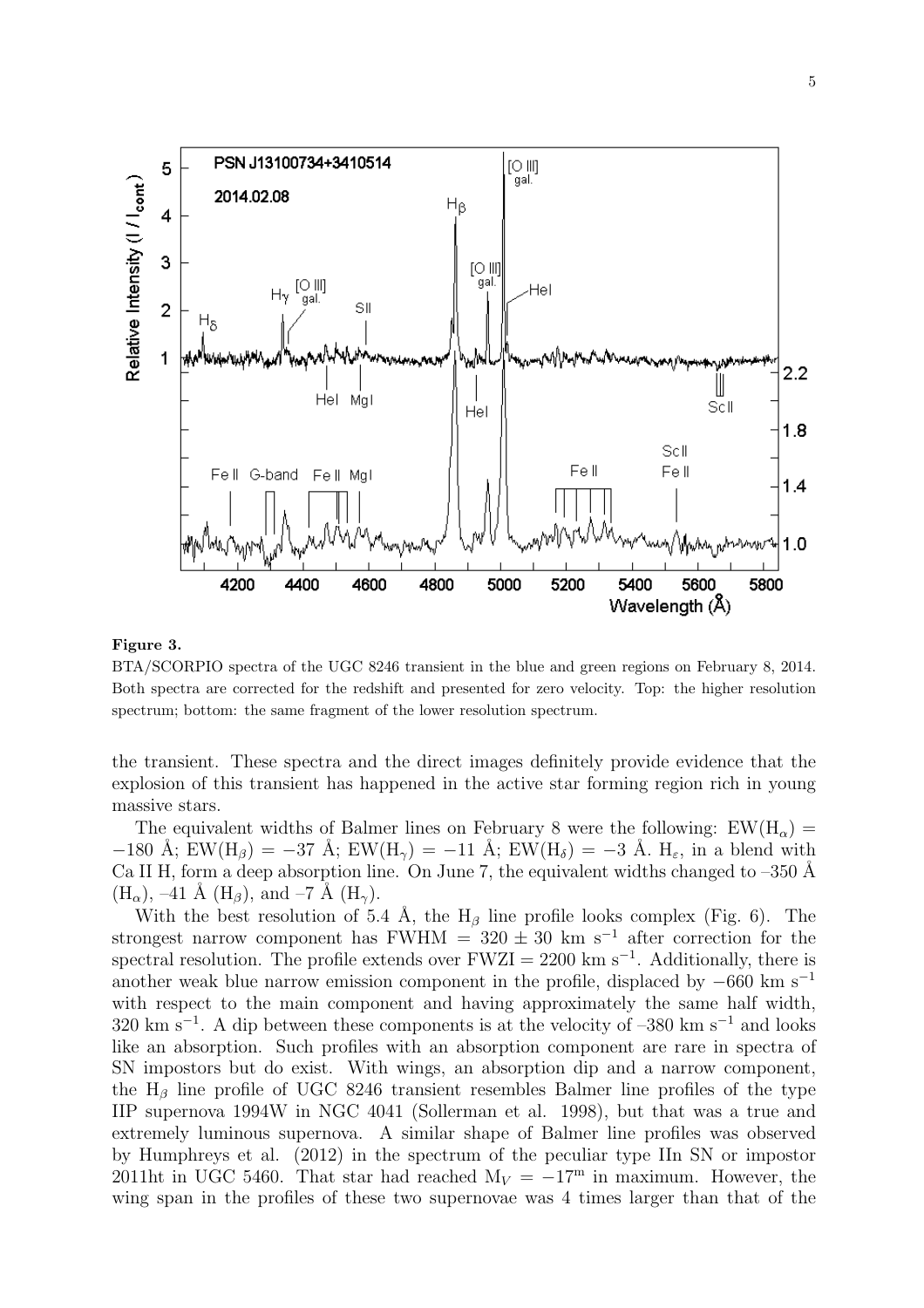

## Figure 4.

A comparison of lower resolution spectra of the UGC 8246 transient taken with BTA/SCORPIO on February 8 and June 7, 2014. Both spectra are corrected for the redshift.

UGC 8246 transient. Also, wings of the  $H_\beta$  line profile are twice narrower than wings of the same profile of the "calcium transient" in NGC 5775 observed by us (Barsukova et al. 2012). There was no absorption component in the profile of that transient. The narrow component in  $H_{\alpha}$  profile of the UGC 8246 transient was poorly resolved with the VPHG 550G grism. The line displayed a blue shoulder that confirmed the presence of a similar blue narrow component at the velocity about –660 km s<sup>−</sup><sup>1</sup> . Explaining profiles of similar shape in Balmer lines of SN 1994W, Chugai et al. (2004) identified their components with a photoionized expanding circumstellar envelope, shocked cool gas in the forward postshocked region, and multiple Thompson scattering in the envelope. Probably cool gas is responsible for the absorption component in the profiles of Balmer lines. The models gave a rather deep absorption component in a case of homologous expansion of the ejecta without post-explosion radiative acceleration but did not take into consideration light echo in the circumstellar medium.

One can expect that the light echo of an LBV explosion expanding through the circumstellar envelope formed by stellar wind of the progenitor should influence the Balmer line profiles. An external observer can see only those illuminated dust particles or emissive excited atoms that are located on the surface of the ellipsoid with the flare source in one focus, and the observer in the other one. In this case, the total light path from the source to a particle and of the reflected light from the particle to the observer is the same for all visible particles at the time t after the flare, namely  $c \cdot t$ . During the first weeks after the outburst, the ellipsoid is narrow and elongated along the line of sight. Then the photoionization front in the expanding gaseous envelope visible for the observer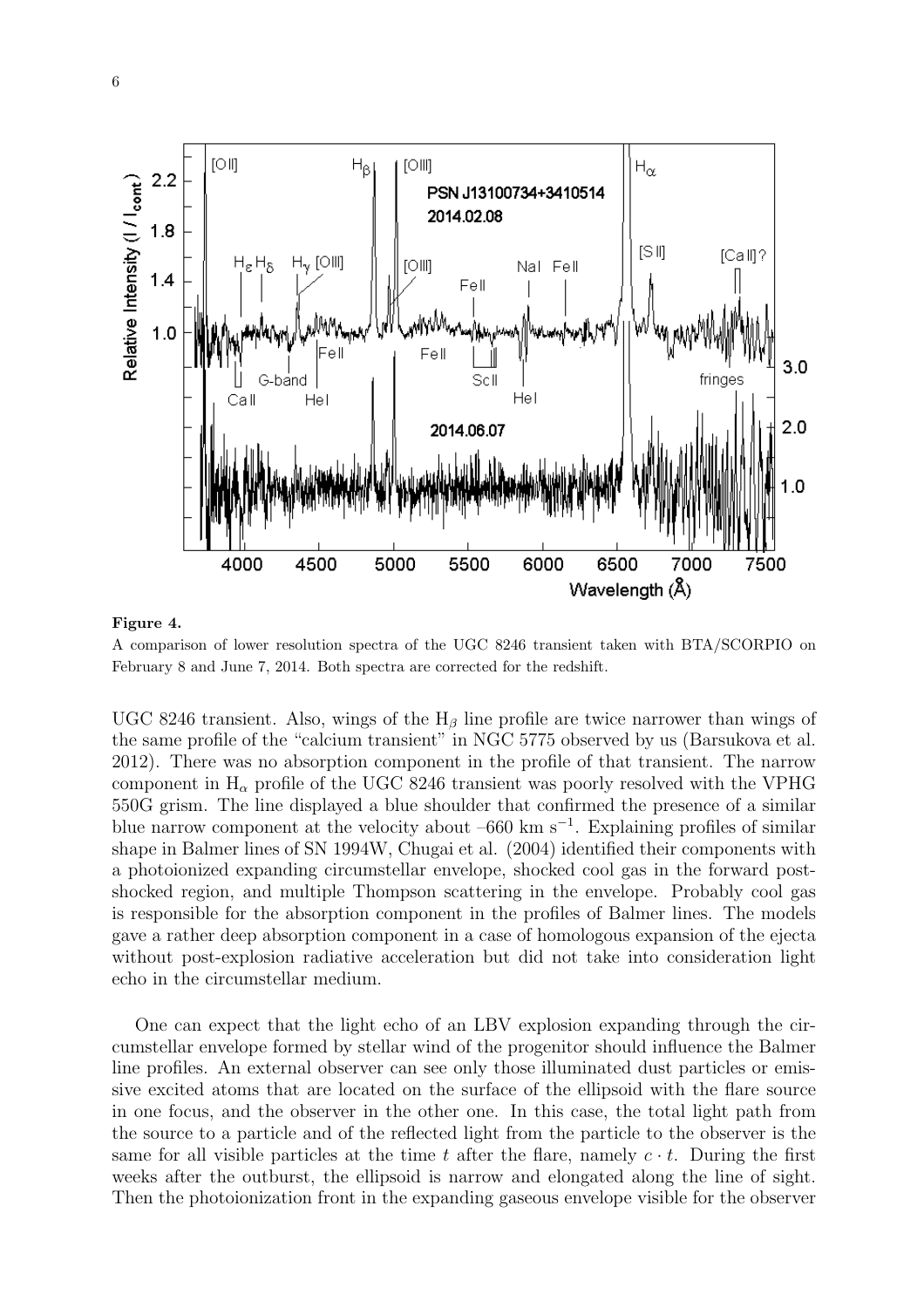

## Figure 5.

Two-dimensional BTA/SCORPIO spectrograms of the UGC 8246 transient in the  $\lambda$  4800 – 5100 Å wavelength range for the three slit locations. The numbers correspond to slit locations displayed in Fig. 1. [O III] emissions evidently belong to a close star-forming H II region, and the transient is located at its edge. At the same time, the photos show that the radiation of the blue component belongs just to the star, but the main component is contaminated by radiation of the star-forming region which has the same radial velocity as the star.

in the first weeks includes only the part of the envelope that is located along the line of sight and moving to the observer. The light from the excited gas at the opposite side of the envelope and from other parts of it has not yet reached the observer. Thus, in the first weeks, we expect to have more negative velocity of the main emission component relative to its velocity during the last stages. To test the assumption on the light echo, we measured velocities of peaks in the  $H_{\alpha}$  and  $H_{\beta}$  profiles in the spectrum by Tartaglia et al. (2014a) taken on January 8, 2014 and found 820 and 850 km s<sup>-1</sup>, respectively, against 970 and 920 km s<sup>-1</sup> in our February 8 spectra. So the velocity difference is really present, and is equal to  $-110 \pm 40$  km s<sup>-1</sup>. Later, the visible front of ionization will get to the opposite side of the wind envelope, with velocities directed away from the observer, and the central-peak velocity will increase. Our spectrum taken on June 7 gives larger velocities, 1060 km s<sup>-1</sup> for H<sub>α</sub> and 960 km s<sup>-1</sup> for H<sub>β</sub> (these values were corrected with respect to galactic [O III] lines). Note that the presence of a negative excess in the velocity of the main emission component of  $H_{\alpha}$  on January 8, 2014 confirms the hypothesis that the transient was discovered at an early stage of the outburst and testifies against a plateau stage. Thus, the effects of light echo in Balmer-line profiles in the spectra of SN impostors are strong and should be taken into account in the spectral line modeling.

We have tried to separate components of the  $H_\beta$  line profile (Fig. 6) using the MIDAS procedure DEBLEND/LINE. These components were fitted with Gaussian functions. The fit with a broad component along with two narrow ones represents the total profile badly, especially to the red side. The observed curve runs evidently above the model one. An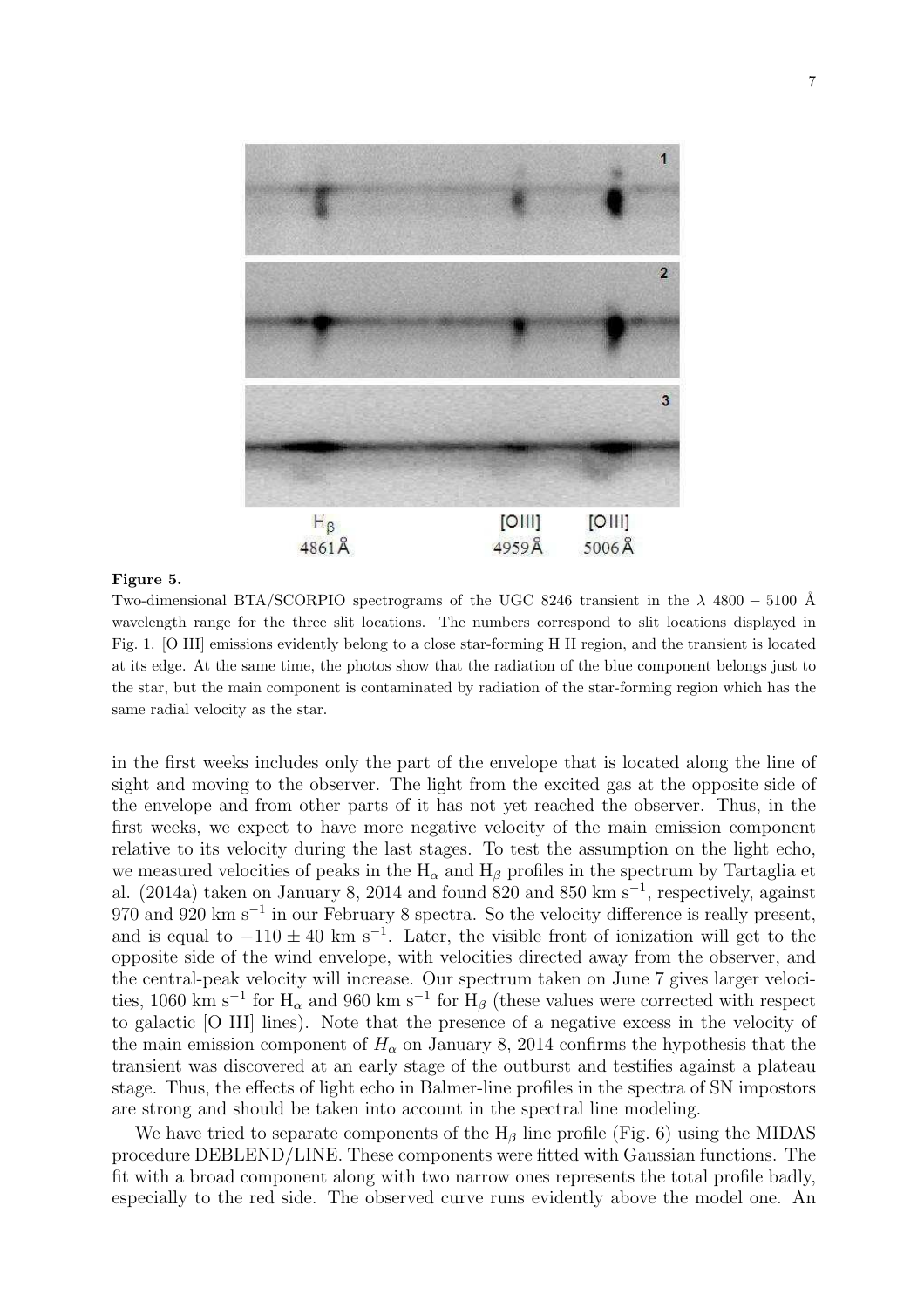

### Figure 6.

The H<sub>β</sub> line profile in the spectrum with the resolution of 5.4 Å taken on 2014 February 8 (black curve). Gaussian components are shown in blue, pink, and green colors. The model profile defined as the sum of the three components is plotted as the red curve.

attempt to fit the profile including one absorption component represents the data better but results in a very broad main component and a broad absorption which eats up half of main emission width. Such a model is hard to explain physically. But the fit without any broad component and with three narrow ones is the best. In short, the red excess in the profile can be successfully fitted with an additional Gaussian. Parameters of the components in this model are the following: for the blue one,  $v_R = -670 \pm 15$  km s<sup>-1</sup>, FWHM =  $570 \pm 40$  km s<sup>-1</sup>, EW =  $-8.9$  Å; for the central one,  $v_R = 0 \pm 20$  km s<sup>-1</sup> (adopted), FWHM = 376  $\pm$  15 km s<sup>-1</sup>, EW = -18.0 Å; for the red one,  $v_R$  = +300  $\pm$  $70 \text{ km s}^{-1}$ , FWHM =  $715 \pm 85 \text{ km s}^{-1}$ , EW =  $-9.7 \text{ Å}$ . Note that the FWHM values in this model include the instrumental profile. The fitting and its three Gaussian components are shown in Fig. 6.

We have an alternative explanation of the  $H_\beta$  line profile based on this fitting. A separate narrow blue component may be the radiation of a frontal lobe of bipolar ejecta thrown out in the direction of the observer, while the opposite receding lobe is partly covered by the volume of the approaching lobe. The non-covered radiation of the receding lobe is visible in the red part of the profile. Note that a contribution from the H II region may be partly added to the red component (see Fig. 5). Such a bipolar eruption formed the "Homunculus Nebula" of  $\eta$  Car in the mid-1800s explosion. The lobes in the Homunculus are known to be expanding radially with velocities in the range of 650– 700 km s<sup>−</sup><sup>1</sup> (Davidson & Humphreys 1997) which is in agreement with 670 km s<sup>−</sup><sup>1</sup> for the UGC 8246 transient. However, the UGC 8246 transient outburst was not so long in duration, only 200 days vs. 20 years for  $\eta$  Car. In this case, the dip between two narrow components in the profile of  $H_\beta$  cannot be treated as an absorption.

The rich weak-line spectrum indicates a dense environment containing evolved material ejected from the progenitor by the stellar wind in the super-Eddington regime. There are many Fe II emission lines in the spectrum, the strongest ones have P Cyg profiles. The absorption component of the strongest Fe II  $5169$  Å line is located at the velocity of −400 km s<sup>−</sup><sup>1</sup> . Forbidden emissions are absent in the stellar spectrum, but they are present in the spectrum of the galaxy environment. The stellar spectrum indicates low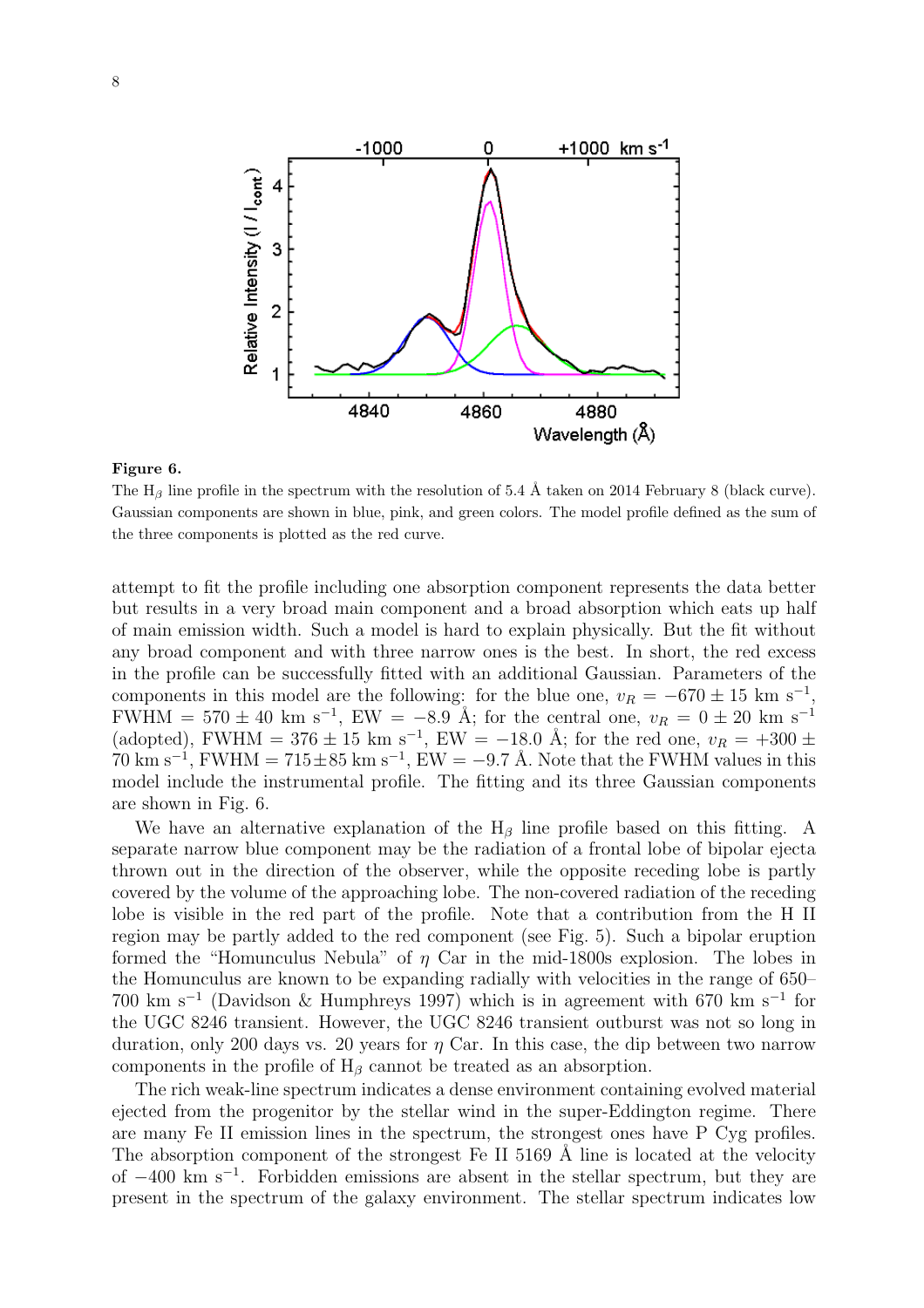excitation and absence of a hot ionizing source. He I 5876  $\AA$  is very strong, it has a P Cyg profile; its absorption component is centered at the velocity of –1500 km s<sup>-1</sup> and expands to –1850 km s<sup>−</sup><sup>1</sup> with respect to the center of the emission component. The center of the emission component is displaced by  $-400 \text{ km s}^{-1}$  against main components of the Balmer lines. The profile looks strange and unlike any other lines, and there is an assumption that it is being formed entirely in the ejecta, not in the wind. He I 4471  $\AA$  is also strong, so we have to identify emission lines at  $4922$  and  $5016$  Å as He I lines, though they can contain some contribution from close Fe II components. The Na I  $D_2D_1$  blend has a P Cyg profile and is as strong as He I 5876 A. The absorption component of Na I is displaced to the blue side from the emission component's center by  $700 \text{ km s}^{-1}$ .

The Ca II H  $\&$  K lines are in absorption. In the spectra, we also identify the Mg I 4571 Å intercombination line that may be formed in massive and rarefied nebulae, and sometimes occurs in ejecta of red novae (Goranskij & Barsukova 2007). Recently Tartaglia et al. (2014b) found absorption lines of Ba II and Sc II in the spectra of the SN impostor 2007sv that exploded in the galaxy UGC 5929; these species are not met in the spectra of classical novae. The presence of Sc II, Mg II, and Si II was noted in the spectra of SN 1994W (Chugai et al. 2004). We tried to find these lines in our spectra of the UGC 8246 transient, and the attempt seems to be successful only for Sc II. There is an obvious depression at  $\lambda$ 5640–5684 Å that cannot be explained by absorption of other chemical elements except Sc II. The line of Sc II 5526 Å can contribute to the absorption component of the Fe II 5535 Å P Cyg-type profile. We also identified a strong absorption feature located towards short wavelengths from  $H_{\gamma}$  at  $\lambda$ 4294–4315 Å, like the G band in early G-type stars. This molecular CH band was found in the spectrum of the  $\eta$  Car-type transient SN 2011ht by Humphreys et al. (2012).



#### Figure 7.

Evolution of the  $H_{\alpha}$  line profile for 119 days between 2014 February 8 (red curve) and 2014 June 7 (black curve) in the BTA/SCORPIO normalized spectra with the resolution of 14.6 Å.

In the low-resolution noisy spectrum taken on June 7 (on the 169th day after maximum), when the object's brightness was at the level of  $20<sup>m</sup>8$  in the V band, only the strongest lines of the transient and the galaxy are visible. The Balmer lines definitely belong to the transient: the star's continuum can be distinguished in the spectrum, and the stellar image is visible in the direct frames. Figure 7 compares the  $H_{\alpha}$  line profiles in the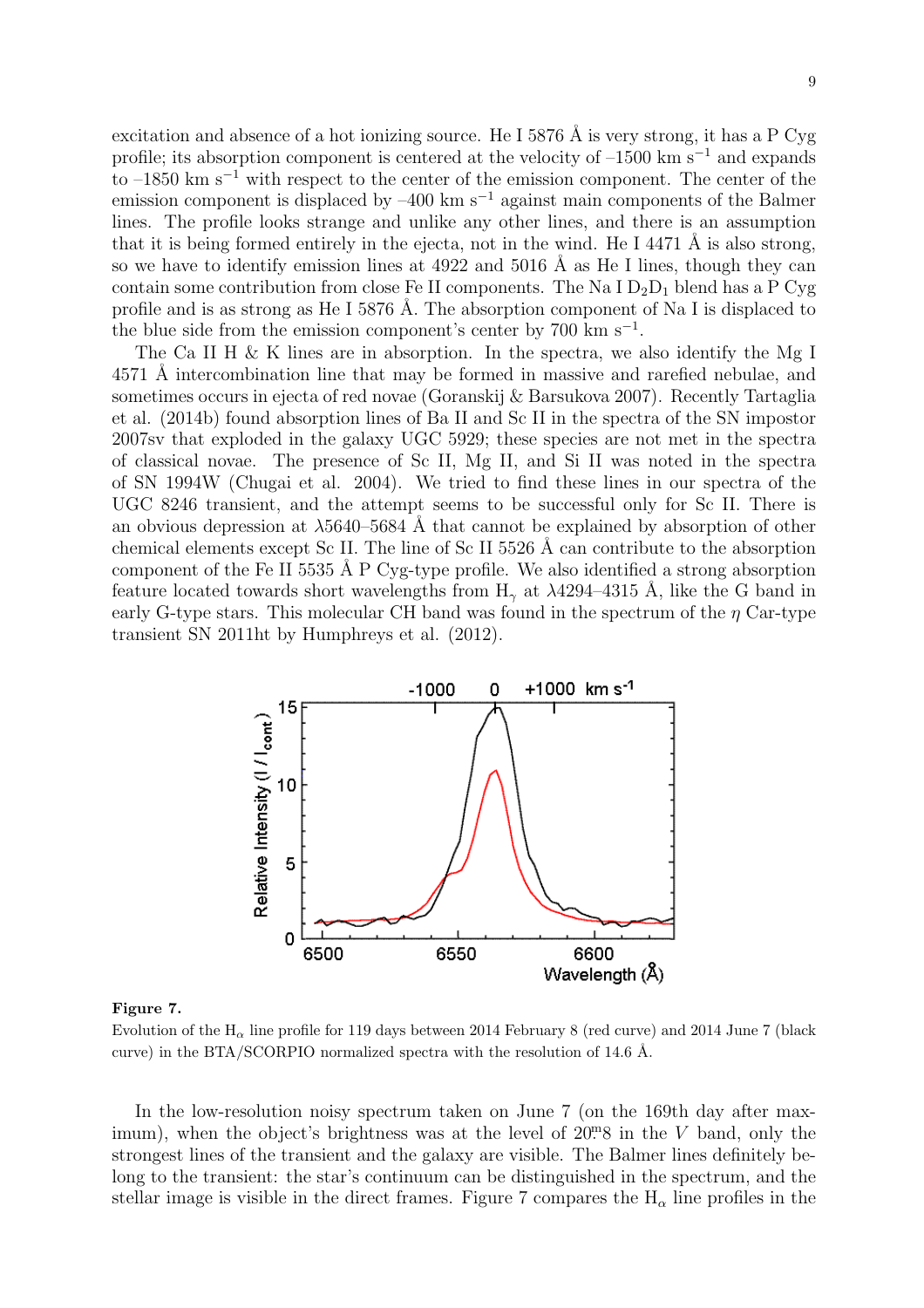February 8 and June 7 spectra. The narrow  $H_{\alpha}$  line became noticeably broader on June 7 than on February 8. In spite of low resolution, the red and blue components stay visible in the profile as shoulders. Note that these components may be the radiation of bipolar ejecta. The half width of the profile increased from 300 to 700 km s<sup>-1</sup>. These estimates were corrected for the spectral resolution, and their accuracy is about 50 km s<sup> $-1$ </sup>. Both profiles are plotted in intensity units relative to the stellar continuum. The star faded between these dates by  $1^{\text{m}}0$  in the  $R_C$  band. The contribution of continuum in the  $R_C$ band changed between these dates from 82 to 78 per cent. As the  $H_{\alpha}$  flux declined slower than the continuum, the equivalent width of the  $H_{\alpha}$  line increased its absolute value from 180 to 350 Å. We explain the broadening of the  $H_{\alpha}$  line by two reasons. First, it is the radiative acceleration of the stellar wind. The second reason is the expansion of visible volume of the photoionized region of stellar wind due to expanding light echo.

The observations of LBV-type transient remnants with the Hubble space telescope or Spitzer infrared space telescope show that the LBV stars survive in their explosions. Some of them undergo repeated explosions. Thus, future observations of the UGC 8246 transient are encouraged.

# 4 CONCLUSIONS

We present the results of our spectroscopy and CCD photometry of the intermediateluminosity red transient PSN J13100734+3410514 in UGC 8246 performed in February and June, 2014 with the Russian 6-m BTA telescope and SCORPIO spectral camera and follow-up CCD photometry with the SAO 1-m telescope.

The transient showed a number of characteristics typical of LBV stars with giant eruptions. Namely, the amplitude of the outburst exceeded three magnitudes; the bolometric magnitude at maximum was evidently above the Humphreys–Davidson limit (the upper boundary of the supergiant luminosities in the  $M_{bol} - T_{eff}$  diagram; see Humphreys & Davidson 1979); a significant reddening of the spectrum occurred during the outburst decline; the spectrum is typical of LBV stars; moderate wind velocities are characteristic of LBV stars; a possible bipolar ejecta signature was seen in the Balmer line profiles. There is an evidence for a light echo of the outburst expanding in the surrounding gaseous medium after the outburst. We assume, like other researchers, that this transient was an explosion of a high-mass LBV star.

# Acknowledgments.

This work was supported by the Russian Foundation for Basic Research (RFBR) with the grants 13-02-00885 and 14-02-00759. E.A.B. thanks the President of the Russian Federation for the grant supporting the Leading scientific school NSh-4308.2012.2. A.F.V. thanks the President for grants for young PhD researchers MK-6686.2013.2 and MK-1699.2014.2 and the RFBR for the grant 12-02-31548. We thank Drs. D.Yu Tsvetkov and O.V. Maryeva for discussion. Observations with the Russian 6-m telescope are financially supported by the Ministry of Education and Science of Russian Federation (agreement No. 14.619.21.004, project identifier RFMEFI61914X0004). This research has made use of the Sloan Digital Sky Survey and of the NASA/IPAC Extragalactic Database (NED).

References:

Afanasiev, V.L., Moiseev, A.V., 2005, Astronomy Letters, 31, 194 Brimacombe, J., 2014,

http://spacefinalfrontier.blogspot.ru/2014/02/luminous-blue-variable-psn.html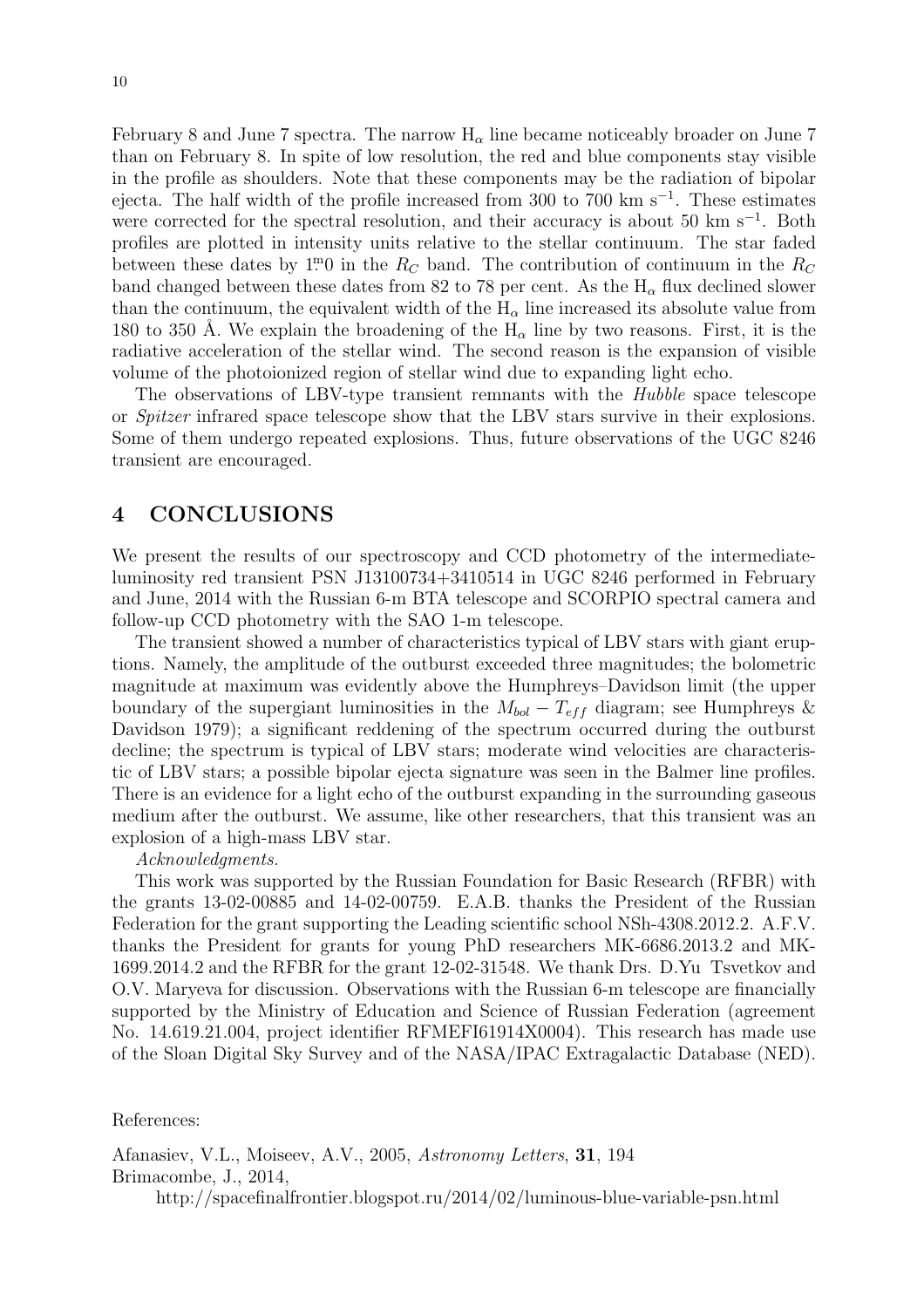- Barsukova, E.A., Fabrika, S.N., Goranskij, V.P., Valeev, A.F., 2012, Variable Stars, 32, No. 2
- Barsukova, E.A., Goranskij, V.P., Valeev, A.F., Zharova, A.V., 2014, Astrophys. Bull., 69, 67
- Berger, E., Soderberg, A.M., Chevalier, R.A. et al., 2009, Astrophys. J., 699, 1850
- Chugai, N.N., Blinnikov, S.I., Cumming, R.J., et al., 2004, MNRAS, 352, 1213
- Corcoran, M.F., Ishibashi, K., 2012, in Eta Carinae and the Supernova Impostors, R. Davidson & R.M. Humphreys (eds.), Springer, New York, p.195
- Davidson, K., Humphreys, R.M., 1997, Ann. Rev. Astron. & Astrophys., 35, 1
- Goranskij, V.P., Barsukova, E.A., 2007, Astron. Reports, 51, 126
- Humphreys, R.M., Davidson, K., 1979, Astrophys. J., 232, 409
- Humphreys, R.M., Davidson, K., Jones, T.J., et al., 2012, Astrophys. J., 760, 93
- Ishibashi, K., Corcoran, M.F., Davidson, K., et al., 1999, Astrophys. J., 524, 983
- Kashi, A., Soker, N., 2010, arXiv:1011.1222
- Kashi, A., 2010, AIP Conference Proc., 1314, 55
- Margutti, R., Milisavljevic, D., Soderberg, A.M. et al., 2014, Astrophys. J., 780, 21
- Martini, P., Wagner, R.M., Tomaney, A. et al., 1999, Astron. J., 118, 1034
- Mauerhan, J.C., Smith, N., Filippenko, A.V. et al., 2013, MNRAS, 430, 1801
- Mehner, A., Davidson, K., Ferland, G.J. et al., 2010, Astrophys. J., 710, 729
- Owocki, S.P., Shaviv, N.J. 2012, in Eta Carinae and the Supernova Impostors, K. Davidson & R.M. Humphreys (eds.), Springer, New York, p.275
- Smith, N., Ganeshalingam, M., Chornock, R. et al., 2009, Astrophys. J., 697, L49
- Sollerman, J., Cumming, R.J., Lundquist, P., 1998, Astrophys. J., 493, 933
- Tartaglia, L., Pastorello, A., Benetti, S. et al., 2014a, Astronomer's Telegram, No. 5737
- Tartaglia, L., Pastorello, A., Taubenberger, S. et al., 2014b, arXiv:1406.2120
- Tylenda, R., Soker, N. 2006, Astron. & Astrophys., 451, 223
- Tylenda, R., Hajduk, M., Kaminski, T. et al., 2011, Astron. & Astrophys., 528, 114
- Van Dyk, S.D., Schuyler, D., Peng, C.Y. et al, 2000, Publ. Astron. Soc. Pacific, 112, 1532
- Wang, B., Gao, X., 2013, CBAT
- (http://www.cbat.eps.harvard.edu/unconf/followups/J13100734+3410514.html) Williams, R., 2012, Astron. J., 144, 98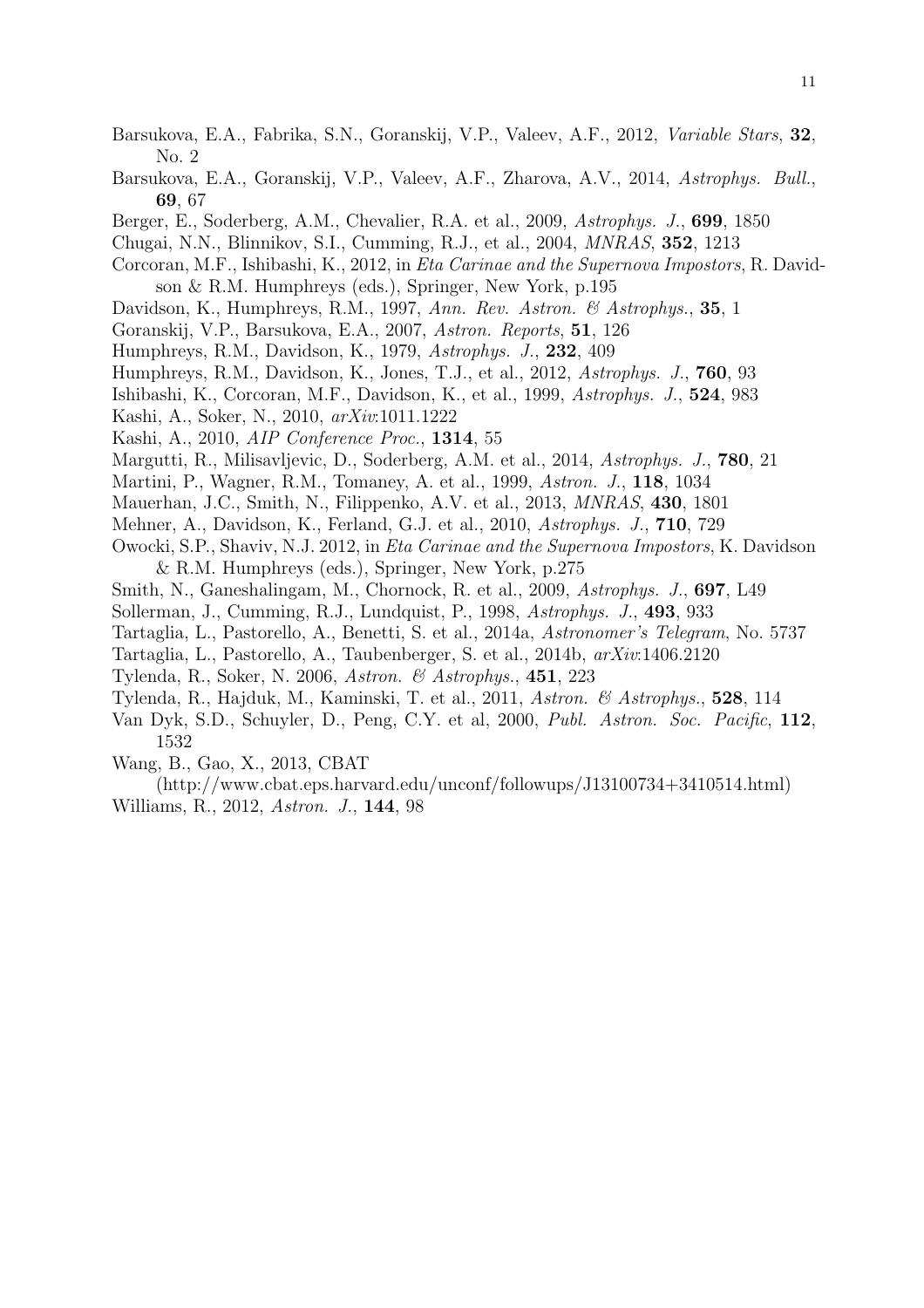| Date       | JD hel.<br>$2400000+$ | mag   | Filter           | Source                       |
|------------|-----------------------|-------|------------------|------------------------------|
| 2013.12.20 | 56647                 | 17.75 | $\boldsymbol{R}$ | Bin Wang, Xing Gao (CBAT)    |
| 2013.12.20 | 56647                 | 17.6  | V                | Bin Wang, Xing Gao (CBAT)    |
| 2013.12.28 | 56655                 | 17.8  | $\boldsymbol{R}$ | L. Elenin (CBAT)             |
| 2013.12.28 | 56655                 | 17.8  | V                | Bin Wang, Xing Gao (CBAT)    |
| 2013.12.29 | 56656                 | 17.6  | V                | Bin Wang, Xing Gao (CBAT)    |
| 2013.12.30 | 56657                 | 17.5  | $\boldsymbol{R}$ | F. Luppi, L. Bussi (CBAT)    |
| 2013.12.31 | 56658                 | 17.51 | V                | Brimacombe (2013) $\pm 0.12$ |
| 2014.02.08 | 56697.5559            | 19.51 | $\boldsymbol{V}$ | BTA/SCORPIO                  |
| 2014.02.08 | 56697.5574            | 20.22 | $\boldsymbol{B}$ | <b>BTA/SCORPIO</b>           |
| 2014.02.08 | 56697.5589            | 18.97 | $R_C$            | <b>BTA/SCORPIO</b>           |
| 2014.04.03 | 56751.3947            | 20.23 | V                | Zeiss-1000/EEV42-40          |
| 2014.04.03 | 56751.4096            | 19.67 | $R_C$            | Zeiss-1000/EEV42-40          |
| 2014.04.03 | 56751.4138            | 20.51 | $\boldsymbol{B}$ | Zeiss-1000/EEV42-40          |
| 2014.06.07 | 56816.2918            | 19.85 | $R_C$            | <b>BTA/SCORPIO</b>           |
| 2014.06.07 | 56816.2945            | 20.71 | V                | <b>BTA/SCORPIO</b>           |
| 2014.06.07 | 56816.2965            | 20.85 | V                | <b>BTA/SCORPIO</b>           |
| 2014.06.07 | 56816.2984            | 19.99 | $R_C$            | BTA/SCORPIO                  |
| 2014.11.14 | 56975.6144            | 20.81 | $R_C$            | Zeiss-1000/EEV42-40          |
| 2014.11.22 | 56983.5790            | 21.83 | V                | Zeiss-1000/EEV42-40          |
| 2014.11.22 | 56983.5963            | 20.67 | $R_C$            | Zeiss-1000/EEV42-40          |

Table 1: Available photometry of PSN J13100734+3410514

Table 2: Spectra of PSN J13100734+3410514 taken with BTA/SCORPIO<sup>\*</sup>)

| Time of mid-<br>exposure, UT                                             | Exposure,<br>S              | $\lambda$<br>Á                                   | $S/N$ .            | Grism                                          | Resolution,                | Slit<br>location         |
|--------------------------------------------------------------------------|-----------------------------|--------------------------------------------------|--------------------|------------------------------------------------|----------------------------|--------------------------|
| 2014 Feb 08.984<br>2014 Feb 09.027<br>2014 Feb 09.106<br>2014 Jun 06.970 | 1200<br>2400<br>2400<br>600 | 4053-5848<br>4053-5848<br>3644-7906<br>3716–7905 | 7<br>15<br>25<br>2 | VPHG1200G<br>VPHG1200G<br>VPHG550G<br>VPHG550G | 5.4<br>5.4<br>14.6<br>14.6 | $\overline{2}$<br>3<br>3 |

<sup>∗</sup>) Original normalized spectra in ASCII code are available in the Internet at http://jet.sao.ru/∼bars/spectra/psn1310/